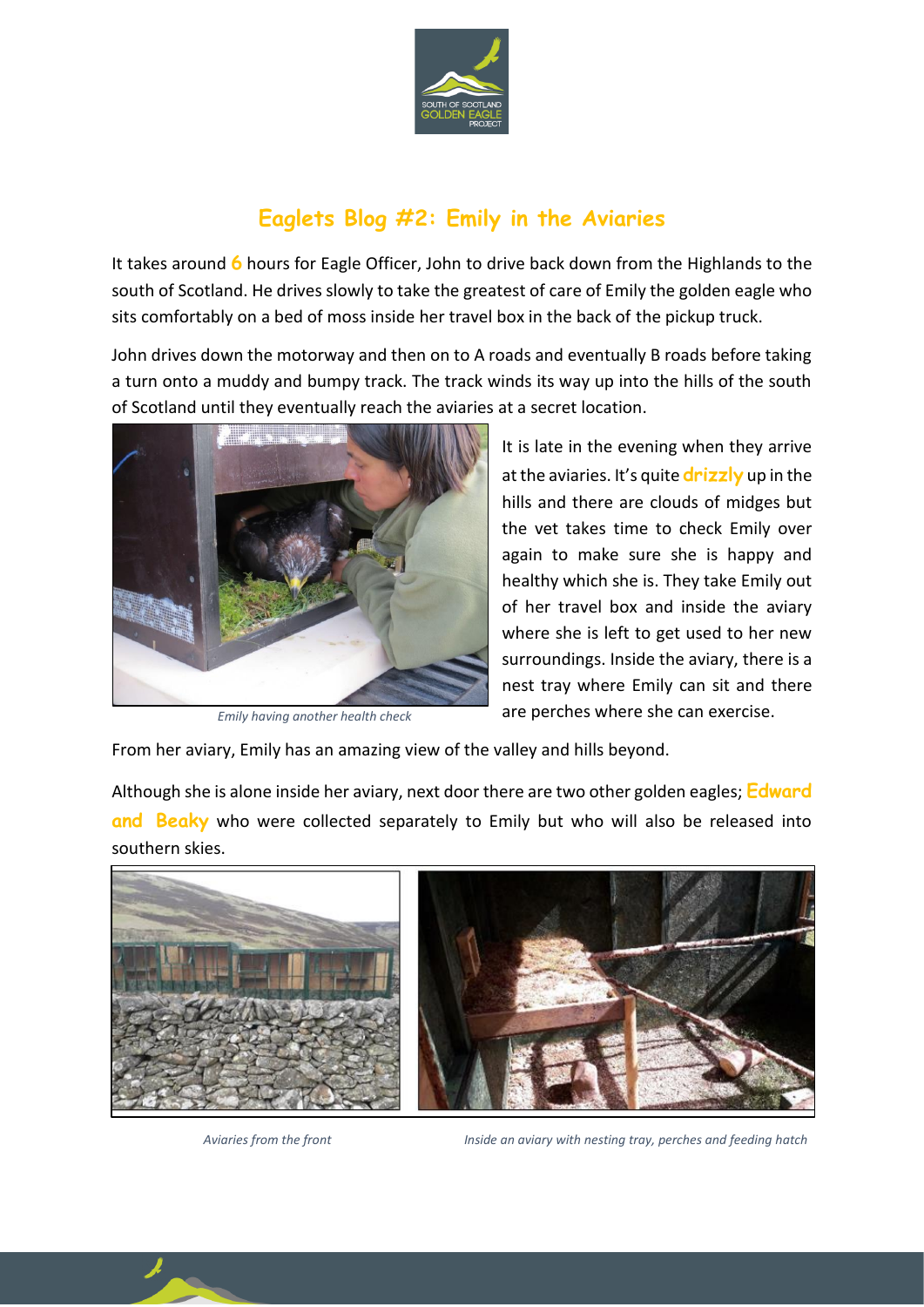

John and the vet quietly leave but just before they go, John opens up a small hatch at the back of the aviary and drops in some food; two plump **quail**. As soon as they have left, Emily tucks in.

Emily spends the next 6 weeks feeding as John quietly drops in food from the hatch at the back. On the menu are all things she will one day hunt in the wild; **grey squirrels, rabbit, fox, crows and deer**. As she gets bigger, Emily starts to lose her soft downy feathers and grows larger and stronger flight feathers. She flaps from perch to perch exercising her wings and explores the plants and perches on the ground.

As her release quickly approaches, John and the team have one more important job to do. So that we can track Emily's progress and learn more about golden eagles in the south of Scotland, a **satellite tag** with little straps is fitted on her back, a bit like a small rucksack. It only weighs around **70 grams** which is not much more than a bar of chocolate. The tag sits comfortably on Emily's back and she is not bothered by it. The tag can tell us where Emily is, what she is doing and even her body temperature so we can tell she is healthy. The tag has a little **solar** panel which recharges the battery from the sun.

After her satellite tag is fitted, Emily is given another couple of days inside the aviary before her release. This is a big day for the eagle project team as well as for Emily. John gets up very early in the morning and makes his way to the aviaries, opening the front hatch before the sun is up so he doesn't disturb the eagles too much.

The eagles take their time to make their first flight and when they do, they don't go too far at first.

Check back next week to learn about Emily's first year in the wild. In the meantime, have a go at the quiz and why not come up with your own story for Emily. If you send it to us, we will feature it on our blog and send you an Emily the Eagle pin badge!



*Moment of release for other golden eagles*